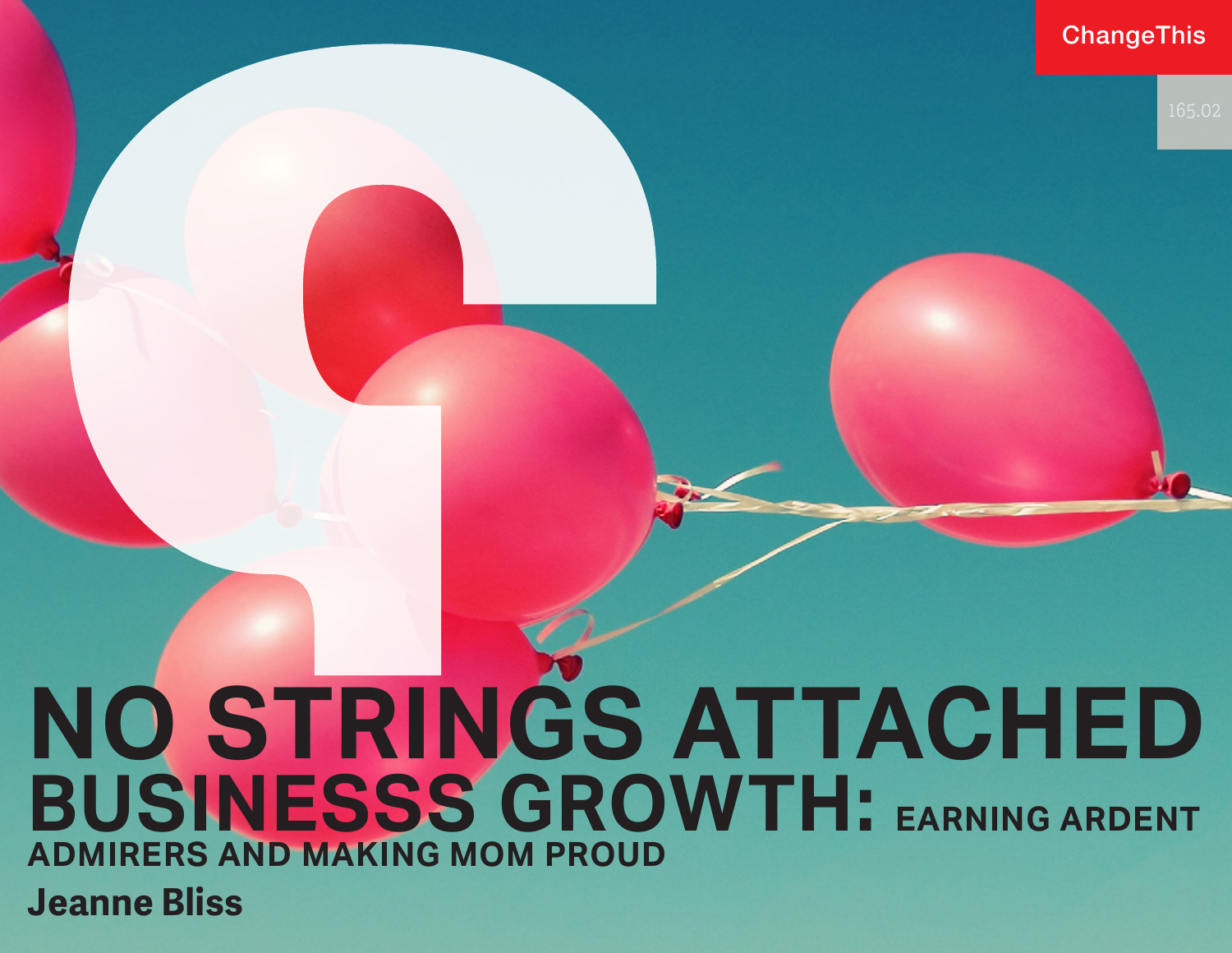# **Necessity may be the** *ISSO2* **mother of invention. But mothers are an inspiration to virtuous business growth.**

Their no strings attached treatment reminds us of what pulls us toward people who have our best interests at heart. The best companies focus on helping customers achieve their goals and grow as a result. Like our moms they are selfless, brave, and think of us first. They start with our life and earn the right to grow by proving with their actions, not their words, that they are in our corner.

Our opportunity is to become this kind of company is to **design for "no strings attached" life improvements.** It is this expansion of moving past what is *required* to what is *desired* that changes and elevates companies.

Make-mom-proud companies prove with their actions that **they have their customers' best interest in mind.** This is at the heart of companies that grow most organically—earning ardent admirers who grow their business for them. They earn a bigger piece of the pie, because they improve customers' lives.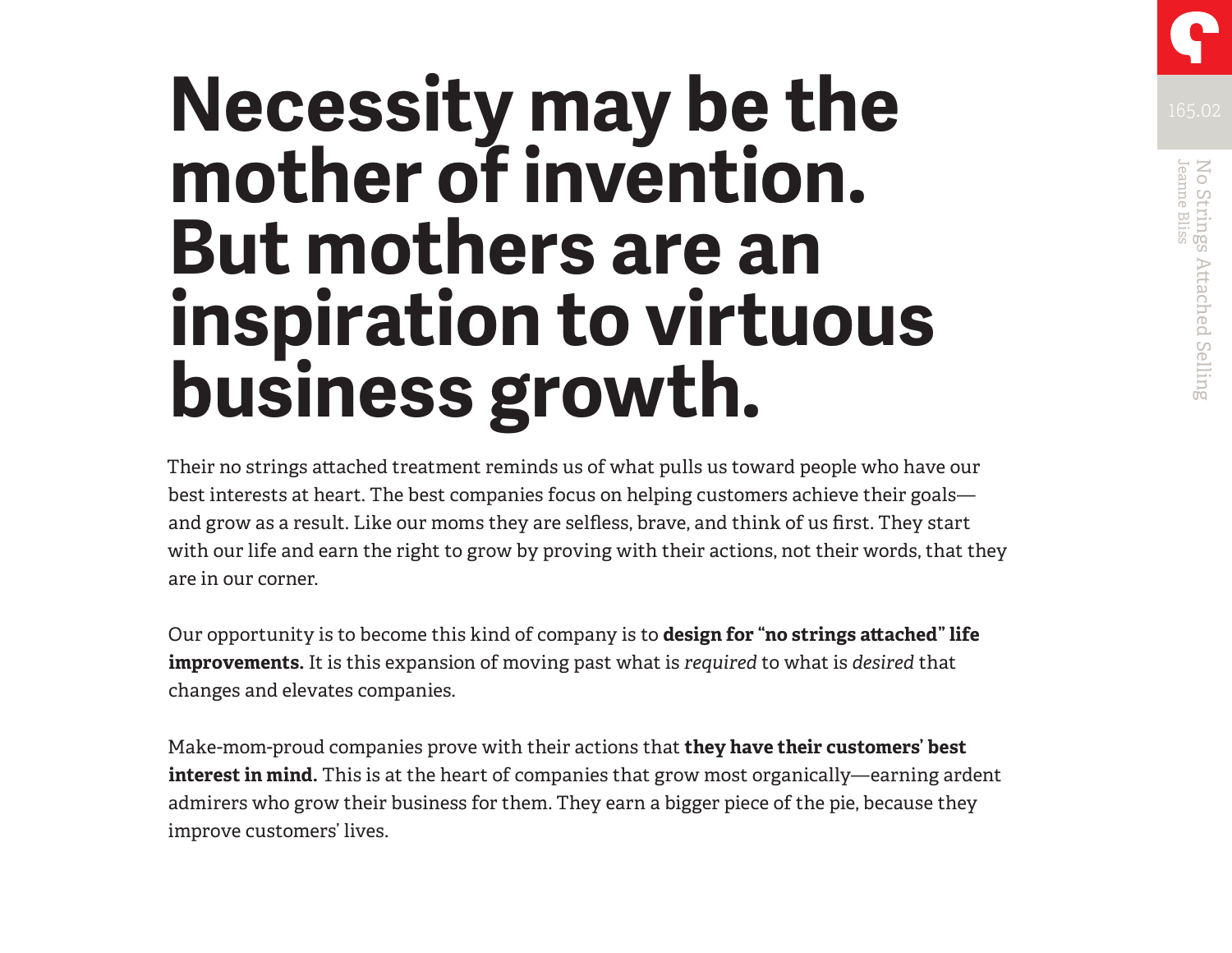This is a simple idea to accept, but oh-so-hard to execute. Operating at this level remains elusive until a paradoxical realization kicks in: **To achieve your goals, you need to help others achieve theirs.** Taking this approach to customer advocacy and growth goes well beyond "whack-amoling" problems away to imagining the people and the emotions and the lives that you serve.

To take this approach to **growth means opening everyone up to a new order** of design and decision-making. At global shoe manufacturer Cole Haan's innovation center, for example, they imagine your life in shoes. Designers and innovators obsess about what you do throughout your day, your week, and your year, in every kind of shoe. They layer in both the physical and emotional baggage you carry while you head from point A to point B. Where and when, for example, do women start feeling the pinch of those high heels? Scott Patt, Cole Haan's vice president of design and innovation, summed it up like this for *Fast Company*: "The work we do here is driven by the belief that the work we are doing can improve people's lives."

This imagining of people's lives was how we grew the business at Lands' End, where I found a home early in my career. When we started making swimsuits for women, we began with the emotion (oh, the emotion!) of swimsuit shopping and looking at ourselves in the mirror, tugging and pulling. We asked our best customers if they would partner with us to build a better suit, and ended up flying in hundreds of women to Dodgeville to join us at the big Olympic pool in the Lands' End activity center. There, we watched them get in and out of the pool and swim laps. Where they yanked, we changed, and where they pulled, we fixed.

We looked back on our lives as kids playing with the shipping boxes as much as the toys, and got inspired to print the head and tail of a cow, a sheep or a horse on the flaps so kids could ride their Lands' End box all over the house! More than thirty years later, people still tell me about those boxes. **We started with imagining our customer's life.** We yearned to deserve customer love. We started there and worked for it.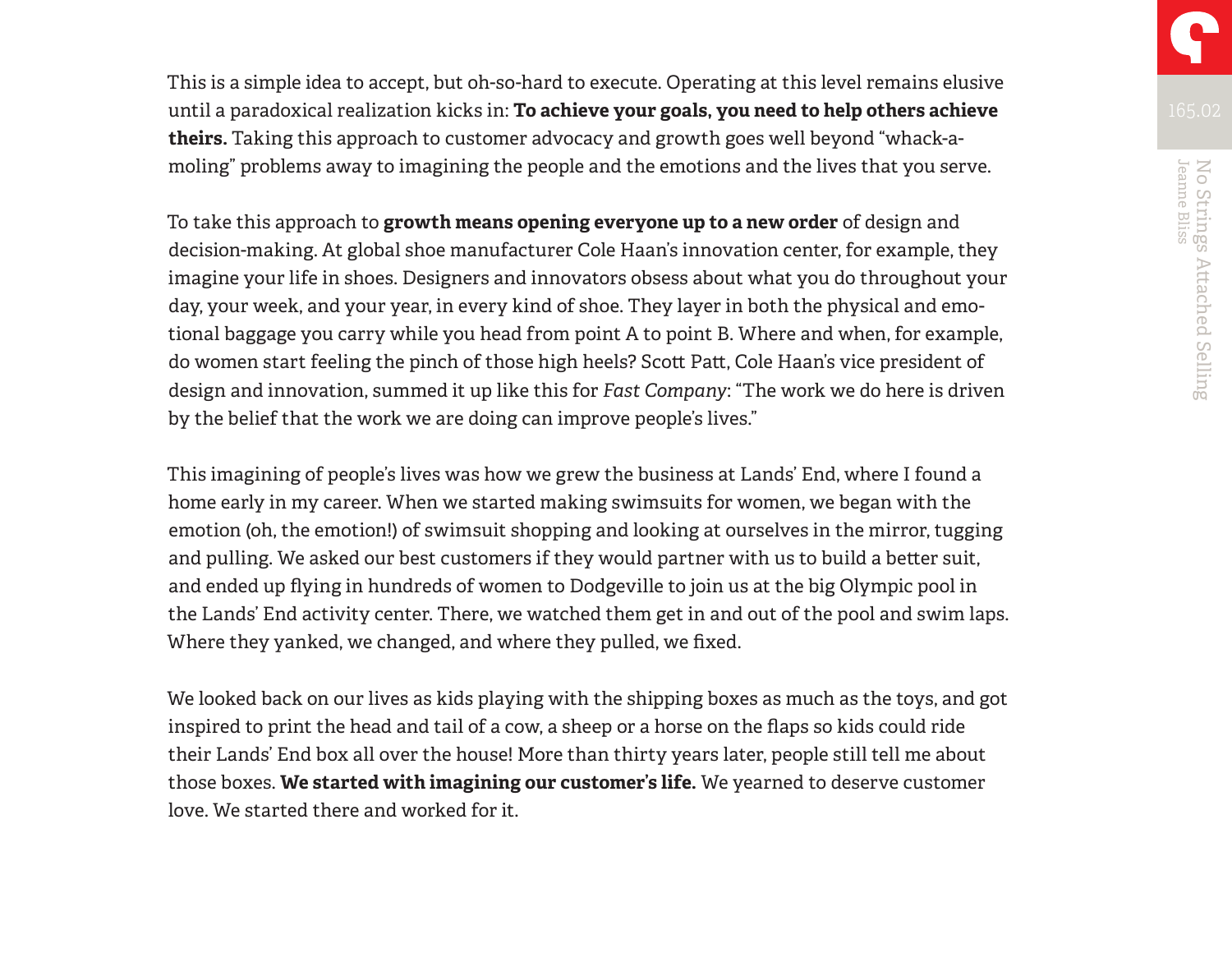

Designing experiences and products from the customers' point-of-view is a virtuous way to grow. And it takes leadership and commitment and unity to challenge the status quo and rebuild from the outside in.

This means you must **flip the leadership and operational mindset** from designing for what you want to *get* from customers, to designing for what you want to *give* them—so they can achieve their goals, so they can *see and feel* value.

Designing operations, processes, products, and services to improve customers' lives requires a shift in the origin of design: moving from internal, company-driven priorities and focus, to external customer emotions, priorities, and needs. As a result, experiences designed to deliver on customer priorities emerge. And success can be measured not only in business results, but customer sentiment and storytelling about how the company helped to achieve their goals. And yes, improve their lives.

There are many reinventions, transformations, and disruptions that have the ability to grow companies and draw employees and customers closer. Some are big, some small. **What matters in all of these stories is their starting place.** They all begin with the lives, emotions, and needs of customers as the inspiration for design or the impetus of change.

The best companies focus on helping customers achieve their goals—and grow as a result.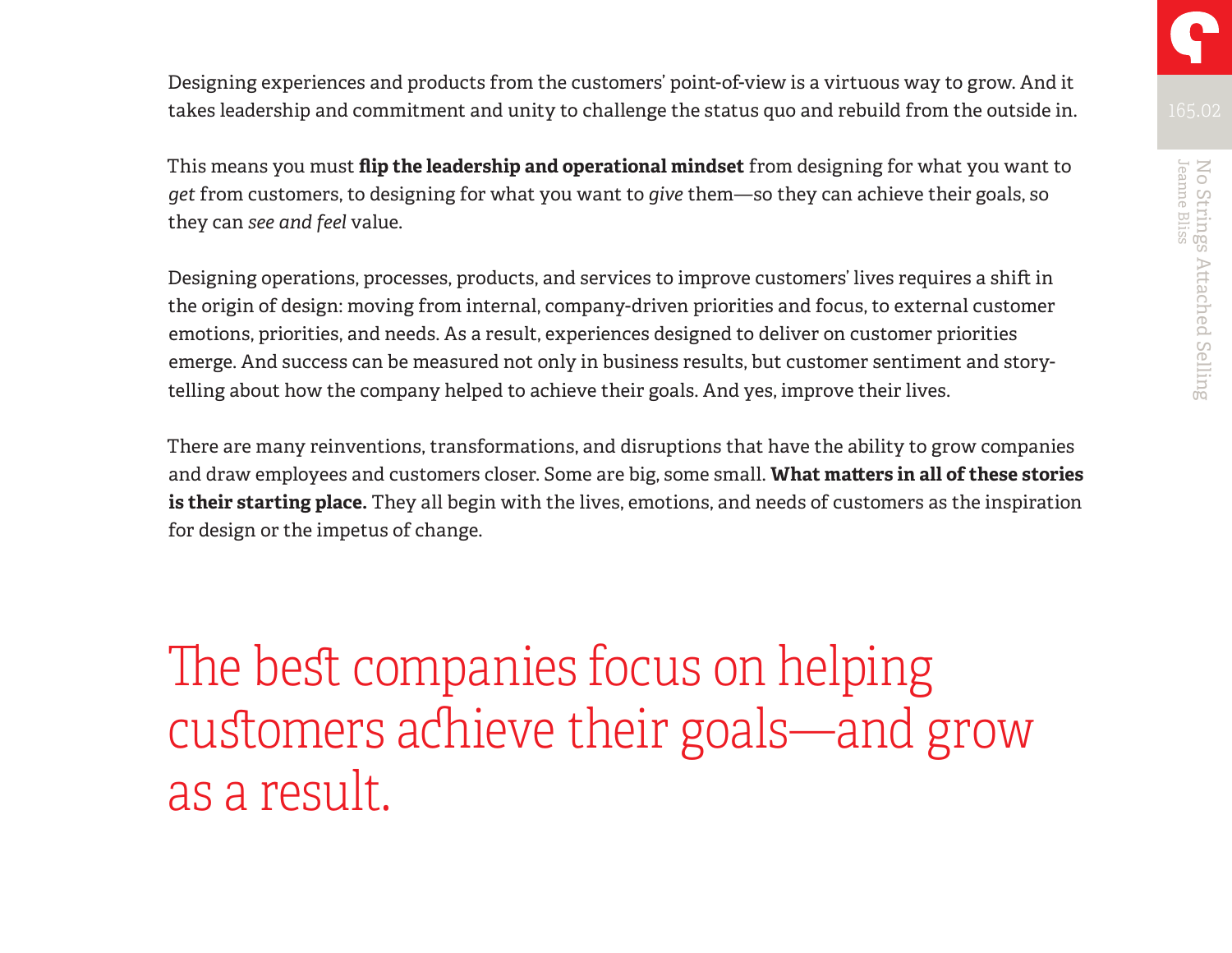How we're greeted as customers tells us about a lot about the treatment we're about to receive. Whether it's placing a call to a company, checking into a hotel, walking into a retailer, or visiting the doctor… that first moment of contact cements it. And, as you're standing there or on the line waiting, you get that little catch in your throat waiting to be acknowledged. **What we all yearn for is to be recognized and welcomed.** And to have our priorities understood and acted on. Yet it's often the processing of paperwork or checking in customers or patients that takes precedence over the welcome. It's all too easy to slip into an ultra-efficient routine that inadvertently focuses on internal processes rather than human right in front of you. Make your welcome about your customer's life first, not about your paperwork or process.

Would you invite your mom to an event at your home, then give her a number and ask her to take a seat? Of course not. You'd welcome her in, ask how she was doing and make her comfortable. You'd make sure she knew you acknowledged her importance.



Hyatt hotels focused their human centered redesign on that moment of recognition. CEO Mark Hoplamazian said that this work began when he personally observed Hyatt's check-in experience from the perspective of the customer, rather than the hotel chain's. As a result, Hyatt spent two years developing a system that redirects the front desk clerk's initial focus with a customer from keying in the reservation to a greeting and welcome. The redesign has led to an increased focus on hiring engaged people at that front counter. Now, empathy and a human connection, rather than the sound of those clicking keys, are hallmarks of a Hyatt hotel welcome.

"PLEASE FILL OUT THESE FORMS FIRST."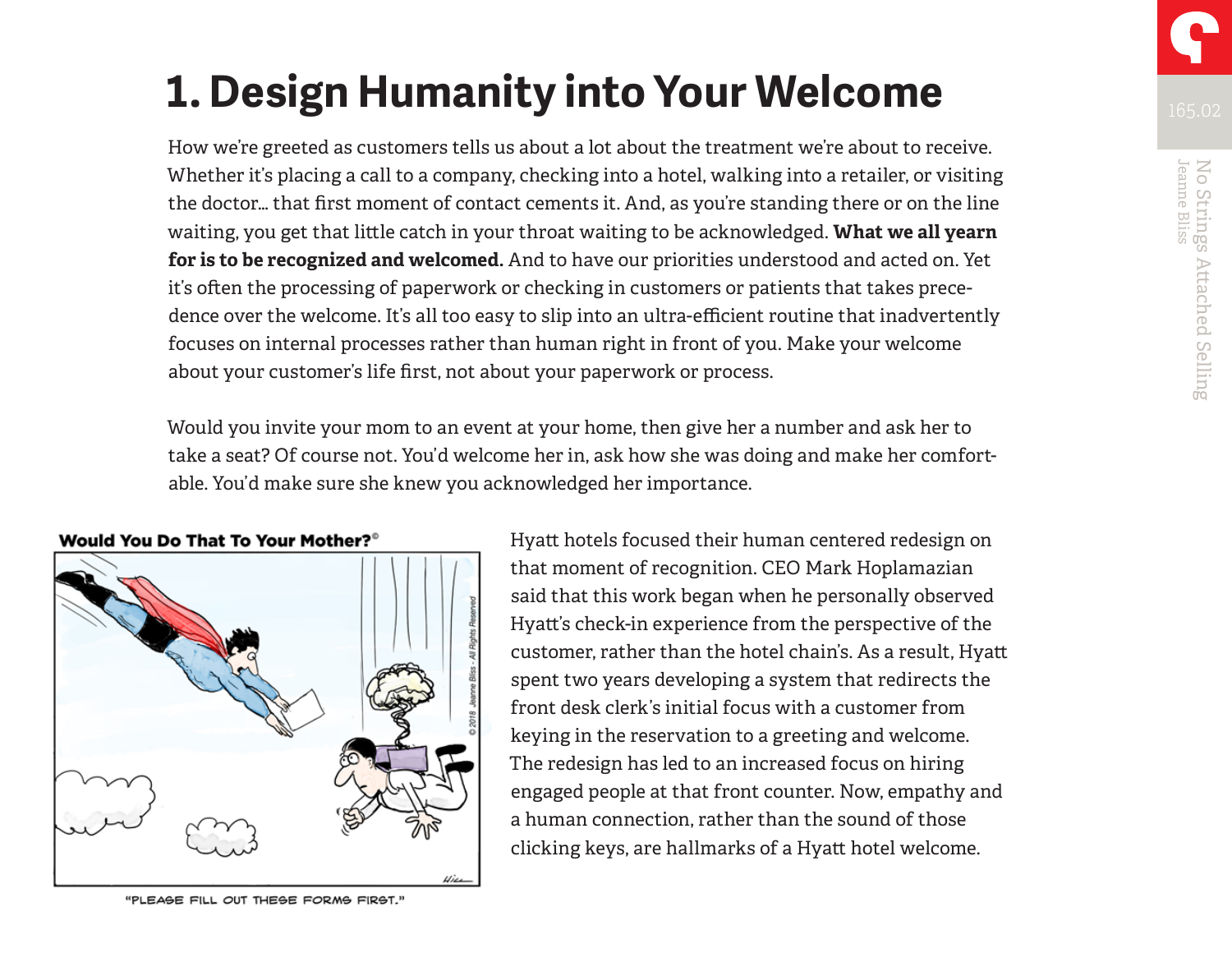**The great opportunity here is to redesign your welcome**—to rethink your "hello" with a welcome, eye contact, and calling customers by name. This all sounds intuitive, but the truth is this is the exception rather than the rule. ContactPoint Client Research has found that, on average, employees ask or welcome customers by name only twenty-one percent of the time.

**Be the company that always honors the person first.** Before you do anything else, acknowledge the customer reaching out to you. Care genuinely. Know his or her name. This small acknowledgement paves the way for real relationships that go beyond transactions. They set the Makemom-proud companies apart, and they don't cost a thing. Humanity trumps paperwork.

### **2. Design Grace into Customer Rules & Requirements**

Allow for human error, and design in empathy and care. **To earn your place, offer grace.** Know the times that your customers are vulnerable and lend a helping hand—because it's the right thing to do.

For example, in Uganda, women entrepreneurs often experience a vicious no-win cycle. They take out loans with such high rates, short cycles for repayment, and late fee penalties that no matter how hard they work, they really never get ahead. Now, that's beginning to change: The Uganda Women Entrepreneurship Programme (UWEP) decided to give women entrepreneurs a chance by giving qualifying women an extended grace period for repayment, and improved loan terms based on how long the business has generated an income. Women who repay their loan within the first twelve months pay no interest.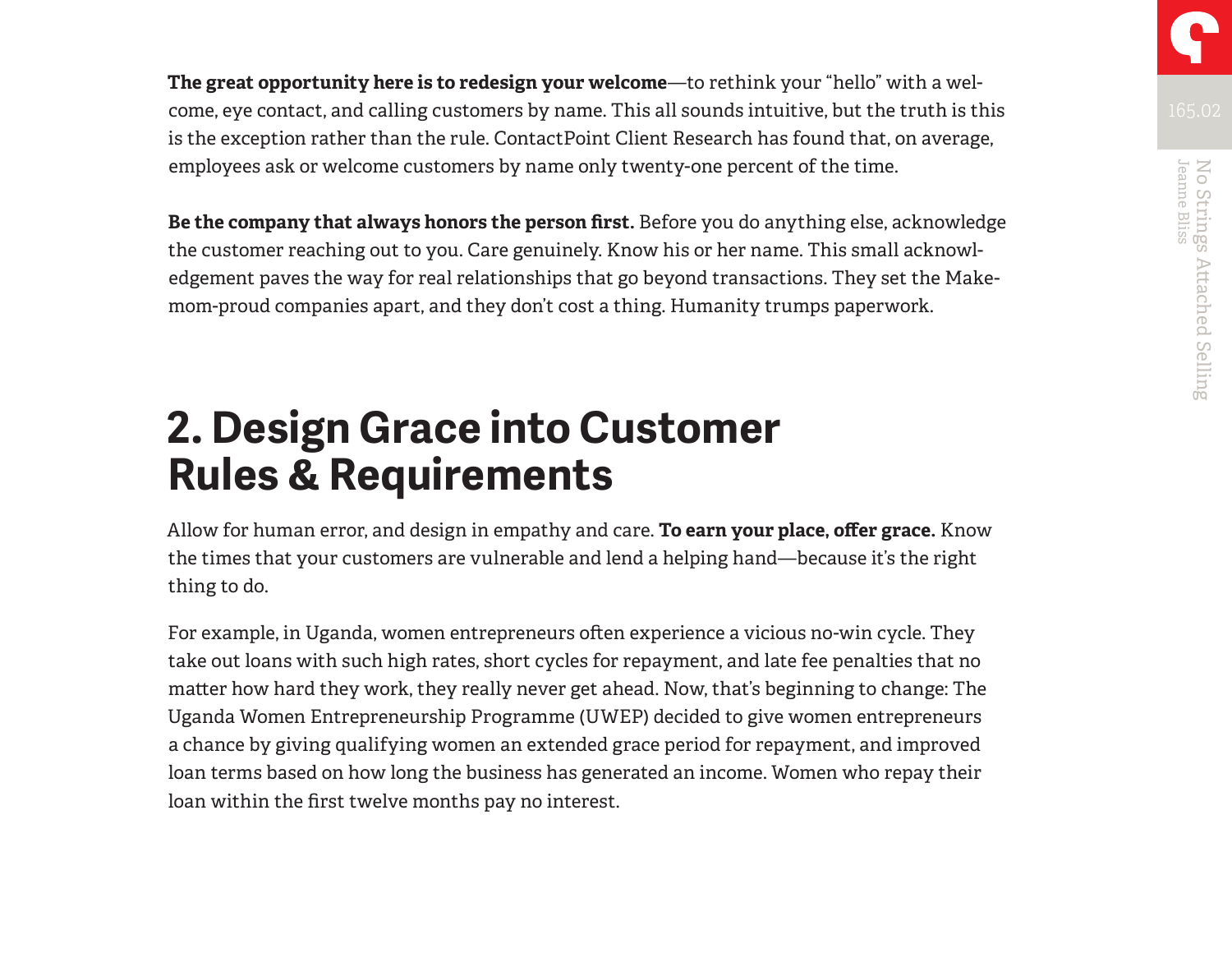Mercedes Benz wires in grace when it learns that a lessee of one of their vehicles has died. Families receive assistance that says, "We know this is a tough time. We want to help." Bereaved family members receive a condolence letter and a leather journal and pen to help record all of the tasks ahead. And then they offer grace: Mercedes offers families a ten-day time period to return the vehicle, in which all fees are suspended. Alternatively, the family can continue the lease, transferring it to a qualifying family member. They waive all transfer fees.

Finally, Wholesome Wave extends grace and support to a special category of vulnerable customers in the healthcare industry. They've created a national network to enable doctors to write fruit and vegetable prescriptions to people on strict budgets. They have partnered with over 1,400 farmers, markets, and grocery stores who redeem these "produce prescriptions," helping participants greatly reduce their risk for diet-related diseases such as obesity, hypertension, or type-2 diabetes.

This is our opportunity to choose to build empathetic actions into our operating model, to wire in acts of kindness and humanity, and to have knowledge of customer frailties (leading to new and innovative products and services). Can you identify the opportunities across your customer journey where you can **stand out by stepping up**? When can you offer an extension of what your company stands for by operating differently?

**The more grace and empathy you give, the more you'll receive.** And the more your employees will love working for a company that extends grace, because it's the right thing to do. Make-Mom-Proud companies proactively design responses that deliver empathy and care. It's how they weave humanity into their operating model.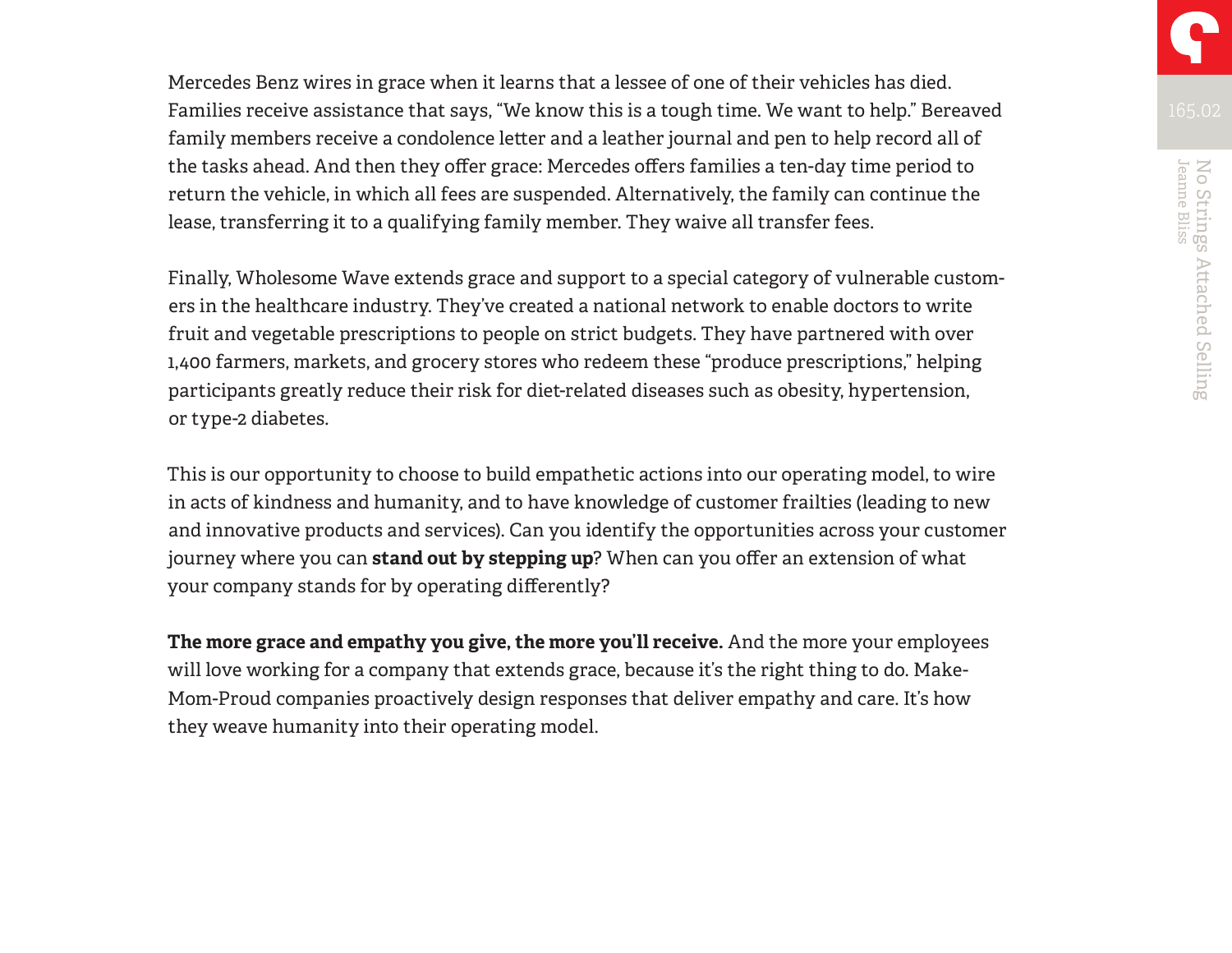Find selfless ways of helping to assuage nerves, worry, or concern in customers' lives.

Often what sets apart the companies that we love is that they **obsess over how customers feel**  in certain situations. They work at understanding the emotions that are native to customer experiences, and use that understanding to redesign experiences to deliver an outcome that flips the negative emotion to a positive. Emotional understanding of customer experiences is often leads companies to their most innovative business practices.

Make-mom-proud companies strive for emotion-driven innovation. It what sets them apart as people. Their own natural desire for connection drives them to **develop products and services that support the human condition**. They think about their customers' emotions first.

Would You Do That To Your Mother?®

"IF I CHIP IN SOME MONEY, WILL YOU GET NEW MAGAZINES?"

For example, Cleveland Clinic used their understanding of the stress, worry and anxiety of parents with infants in their neonatal intensive care unit (NICU) to innovate the practice of installing cameras in the NICU units of their hospitals. Placed over each baby's bed, their "NicView" calms those stressful emotions, and brings joy to new parents. Similarly, The Mayo Clinic knows medical equipment is sometimes scary looking for kids, so they hide CPR equipment behind pictures in children's exam and hospital rooms.

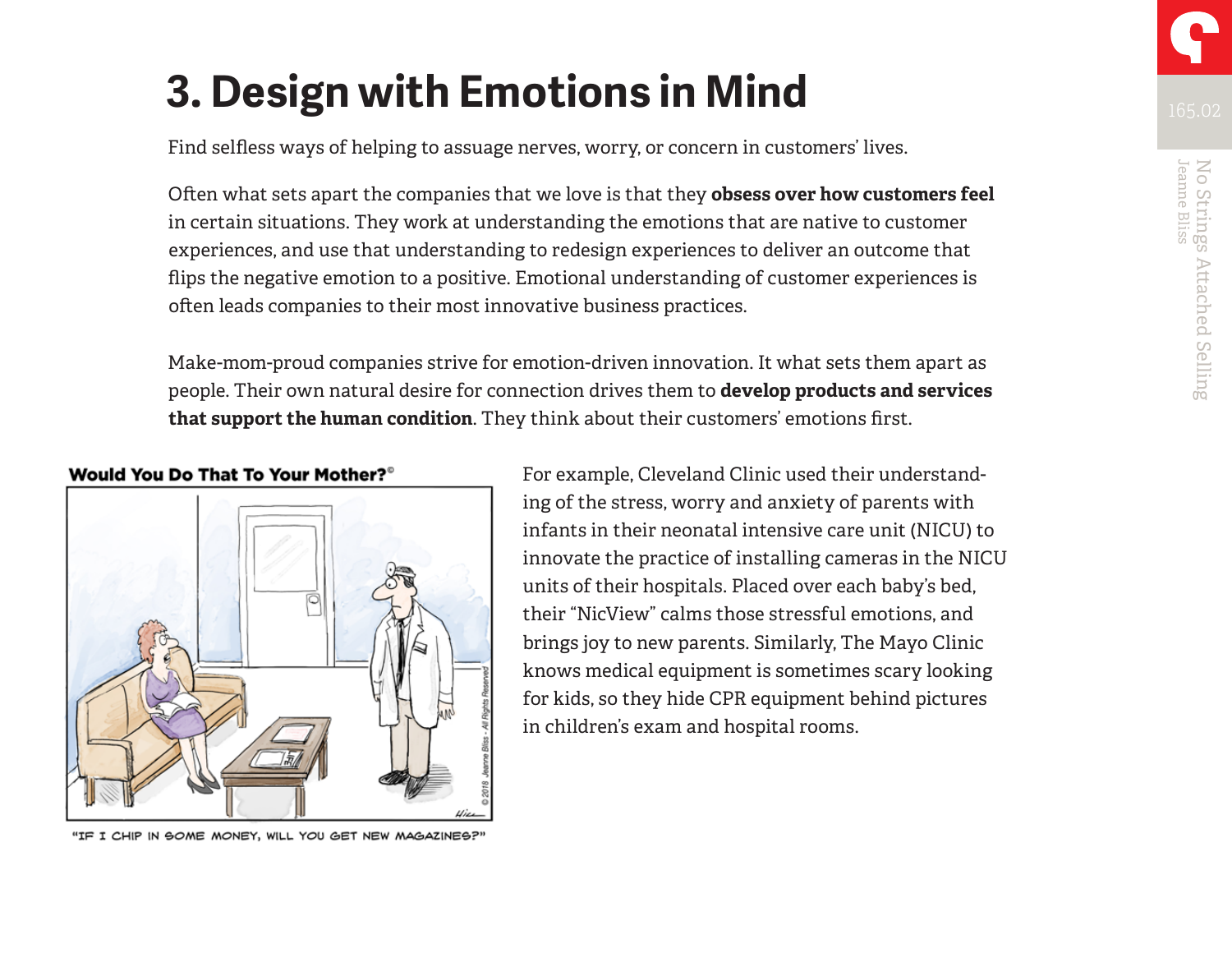Restaurateur Danny Meyer knows that tipping stirs up emotions among both restaurant patrons and restaurant team members, so he eliminated tips so people can focus on the food and the service. Similarly, Zappos Adaptive was designed around the emotions of their customers with physical disabilities. Through this initiative, Zappos fulfills its mission of creating footwear that causes feelings of self-sufficiency and pride for their customers.

Not surprisingly, these practices are yielding results. Both The Disney Institute and Gallup research tell us that companies who practice emotion-driven innovation earn customer advocates that are three times more likely to recommend. They are also immune from the competition. And with all of this comes greater sales growth—up to eighty five percent higher than competitors who have not engaged emotionally with customers.

This is our opportunity to understand the emotions that come along with customers' journeys with us. Once we understand how our customers feel, we can devote our energy to designing out fear, frustration, worry, and concern.

What sets apart the companies that we love is that they obsess over how customers feel in certain situations.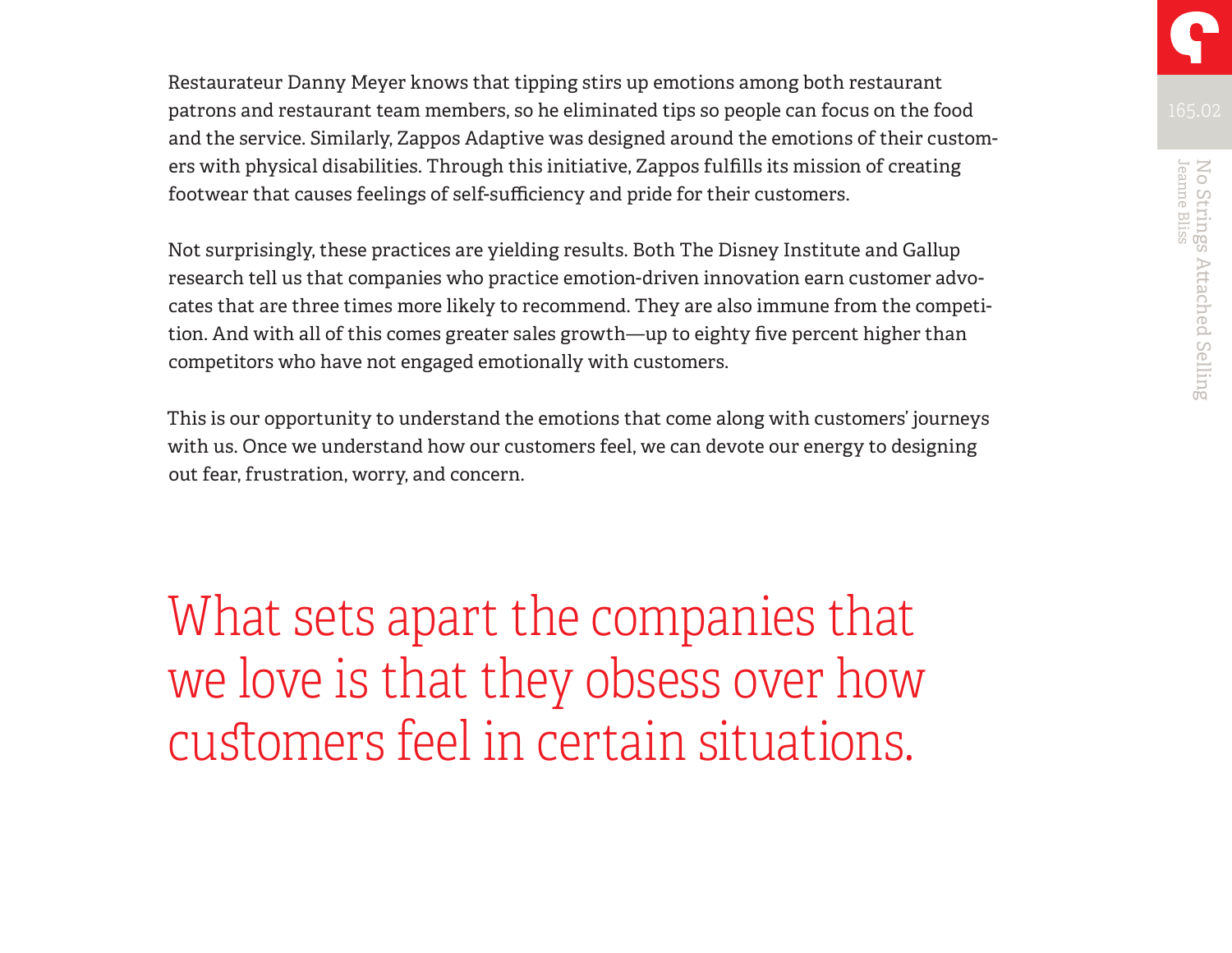## **4. Design in "We've Got You" Moments, and Invest in Being There**

There's nothing like that panic that builds inside of us when we know our options are diminishing. **We hate feeling alone** at those times, hate being left to our own devices to figure it out.

This is our opportunity to give our customers the sense that we "have them" in moments when they need us. The Make-mom-proud companies have their customers' backs because they obsess about knowing when customers feel like they've slipped between the cracks. They create customer rescue plans ready to be acted upon when needed. **They plan for customers needing them.** 

Clothing manufacturer and retailer Patagonia becomes part of their customers' lives by going the extra mile with "no strings attached" support. They drive around the country in a van that looks like a big cedar barrel—the sole purpose of which is to help college kids keep their clothing going for them. Patagonia's "Worn Wear College Tour" travels to colleges around the U.S. to repair clothing for free and teach students how to fix their own clothes. And they'll do this for any brand in these kids' closets—not just their own. Patagonia wants to be there for students when they need them, in that time in their life when they need to get every mile they can out of that pair of pants or shirt. Is this something these students knew that they needed? They wouldn't have said so if you asked them on a survey.

But this is the point of the Make-mom-proud companies. They create a bond with customers because they are there even when people didn't know they needed them, just like mom. **Are you there for customers? Do you "have" them?**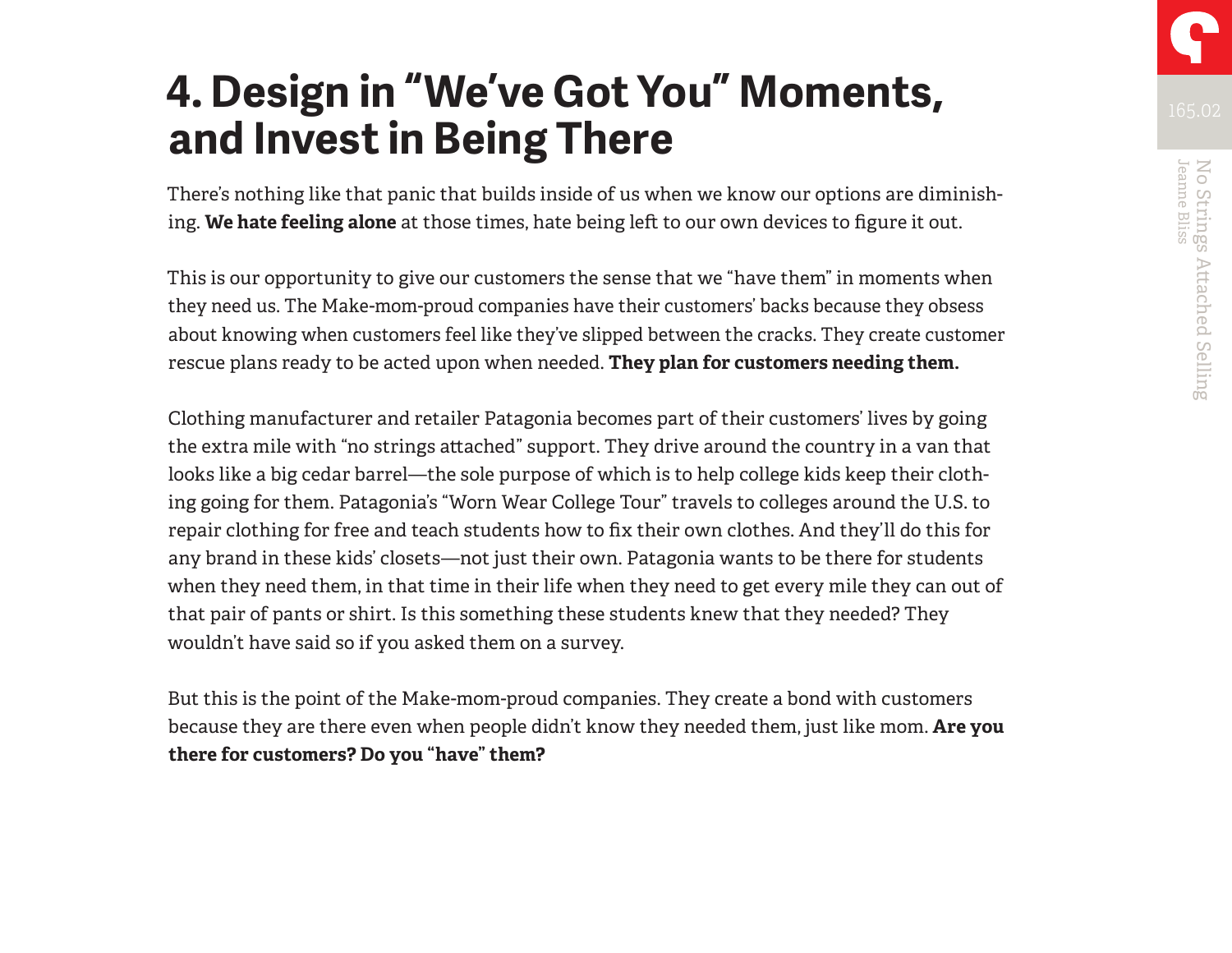A big part of "being there" is developing the culture so that everybody holds themselves accountable to this promise to customers. E-V-E-R-Y-O-N-E. That also means giving permission, tools, training, and trust—so people can act when their customer is slipping into quicksand. Or when they see a moment for celebration. Or someone's just having a bad day.

For example, *everyone* at Alaska Airlines is held accountable, given permission, and trusted to help a customer in need with their "Empowerment Toolkits." Where other companies might hold employees accountable to that same mission, but give them little leeway to act, Alaska moves in the other direction. Ben Minicucci, Alaska's President and COO gives everyone permission to act at work like they'd act at home: **"Do what you think is right,"** he tells employees. **"We trust you. You'll never get in trouble for making a decision. And we don't want you to call the supervisor."** 

Would You Do That To Your Mother?<sup>®</sup>



"WE MISSED YOUR CONNECTION. BUT SEE,<br>I TOLD YOU I WOULD GET YOU ON THIS FLIGHT."

Everyone, including your baggage handlers, the people at departures, your gate agent, flight crew, service reps at the airport, and those on the phone are prepared for the vulnerable moments when humanity means the most. The airline travel experience is fraught with potential opportunities for customer frustration and disappointment, and this is when personally connecting and showing up as human is most critical.

"Connect first, then decide how to act" is the approach employees are guided to take. Each is encouraged to "find the story of the customer, and create a personal connection." That informs how they decide to act and how to personalize how they solve a challenging customer experience, such as a delayed or cancelled flight. No Strings Attached Selling<br>Jeanne Bliss

No Strings Attached Selling<br>Jeanne Bliss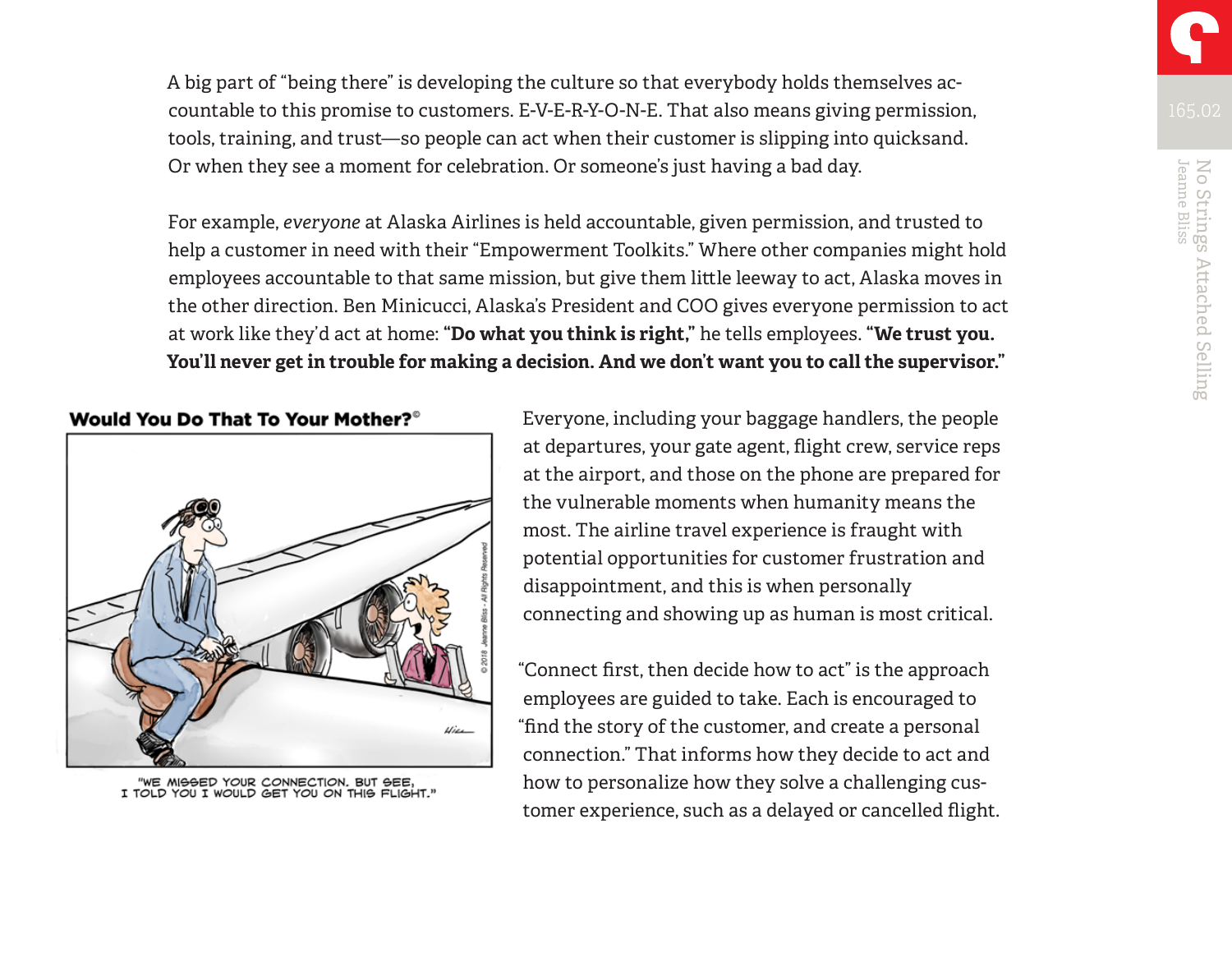Based on loose guidelines, people are trusted to customize miles, money, restaurant vouchers, and fee waivers—just some of the gestures proactively given to them to use without asking anyone. Customer Service Agents receive special training in how to humanly help and have more options in addition to their toolkit gestures they are free to act upon. Mobile devices provide them updates on customer situations and tools to help them. For example, when customers agree to be bumped to another flight, instead of setting compensation limits, employees are encouraged to make their best judgment based on the situation and the best human response.

Think of all of the ways that you can let your customers know you've got their backs. Plan how you'll rescue them in moments of hardship when they need you. But also plan for the times when, just like Patagonia, they didn't know they needed you, so that you can **create moments your customers can't live without.**

This is our opportunity to give our customers the sense that we "have them" in moments when they need us.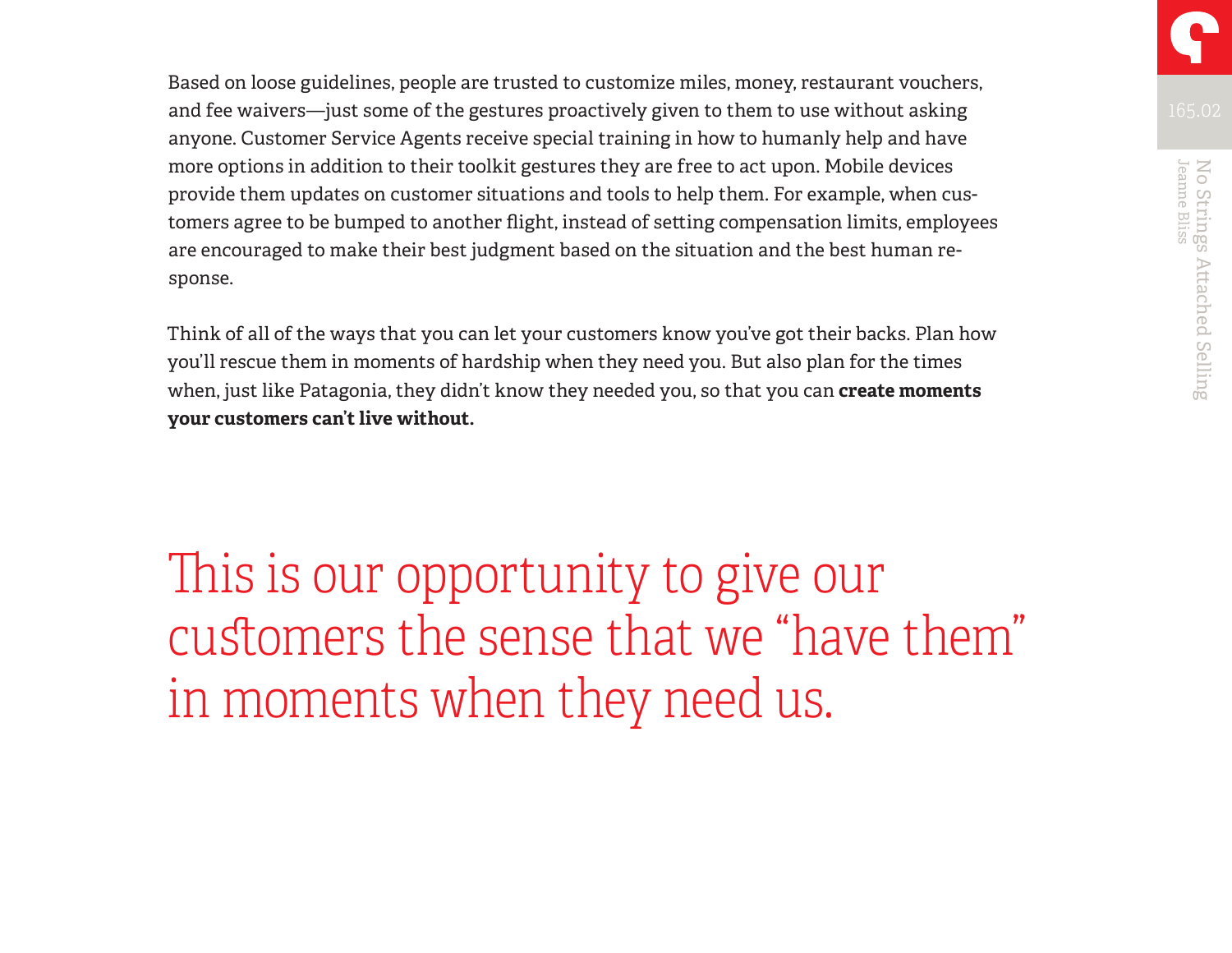No Strings Attached Selling<br>Jeanne Bliss

No Strings Attached Selling<br>Jeanne Bliss

## **5. Dare To Design Out What's Always Been Done**

Make-mom-proud companies **take a human-centered approach** to engaging with customers. They develop products and services based on their careful understanding of what customers desire and seek to achieve. They learn how people live their lives. They understand customer needs, creating a personal and human connection to them. They **imagine customers living their lives,** and design experiences to improve them.

Careem, the ride-sharing service in the Middle East, for example, thought beyond the borders of other car-riding services in order to find out what was important to meet the needs of their passengers. Upon learning that riders who become parents are uneasy about ride-sharing and child and infant safety, they took responsibility to deliver peace of mind to them.

To support this growing population of customers, Careem Kids was born. On their app, customers can select "Careem Kids" as the car type, and a dedicated fleet pre-installed with a child seat has been established for this service. "When our customers book a service with us, our primary objective is to simplify their lives, and when it comes to parents booking a car for their children, we want them to enjoy complete peace of mind", Aura Lunde, GM of Careem UAE, said when describing the service. Like many of the Make-mom-proud companies, Careem achieves their goals by helping customers achieve theirs. Through this new experience inspired by the needs of parent riders, customer demand has doubled the "Careem Kids" service.

The Dorchester Collection, which includes such iconic properties as The Beverly Hills Hotel on Sunset Boulevard, Hotel Bel-Air in Los Angeles, and Hôtel Plaza Athénée in Paris designs their luxury services with a blend of both precision and intuitiveness to cater to customer preferences and desires.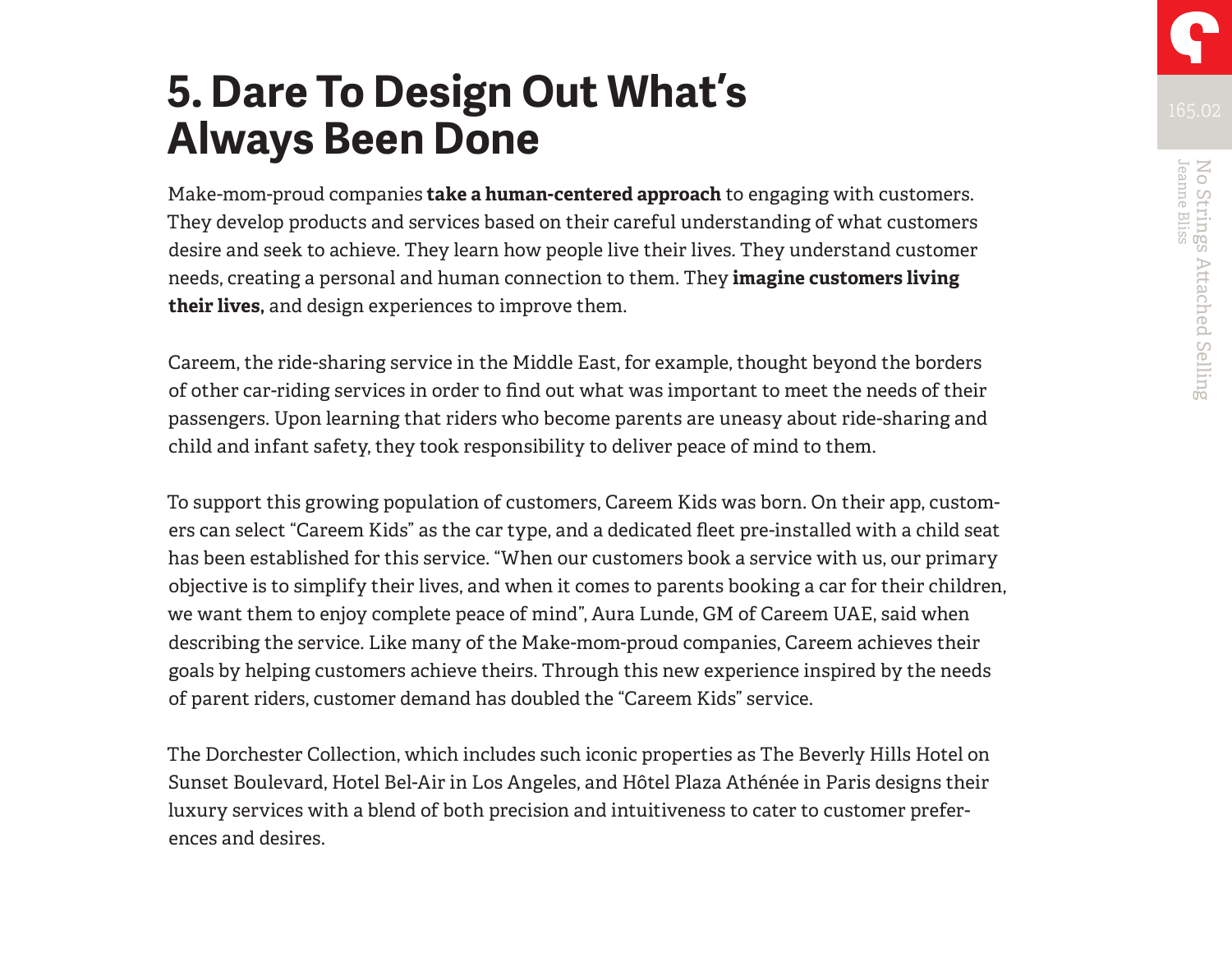For example, delving into a pattern of social media reviews and consultations with kitchen staff in their restaurants uncovered that 80-90% of breakfast customers customize their order to cater to their dietary restrictions or lifestyle. Normally the first set of actions upon reviewing such complaints would be to amend the menu. But recognizing the lifestyle and highly catered experiences of their guests, The Dorchester Collection reimagined breakfast. Now, at the Beverly Hills Hotel, there is no breakfast menu. The waiter asks what you'd like that morning and whatever your palette desires—it will be yours. Just reading complaints might have driven action to change menu items, rather than the breakthrough action of no menu at all. Ana Brant, who is the Global Director of Guest Experience and Innovation at the Dorchester Collection, calls this the "relentless pursuit of disruptive insights."

**This is our opportunity to move our priorities out and move customer's goals in.** For example, do you know, I mean *truly* know, across your customer journey, what your customers' goals are in each stage? Are you aware of their life's realities in each? And their desires, needs, concerns? Do you operationalize to meet these customer goals?

As customers, we kind of feel like this is our time to get what we want. But the fact of the matter is, a lot of organizational goo, data, culture, and processes have to be worked through to get to this state for any company. So, as your mom would say… pace yourself. Break it into bite-sized pieces. Test and learn. Iterate.

But know that customers will be grateful the closer you can get to all of this. And while we have a lot of newfangled words to describe this new work, when you boil it down, give me choices that jive with what my life has at its core: respect.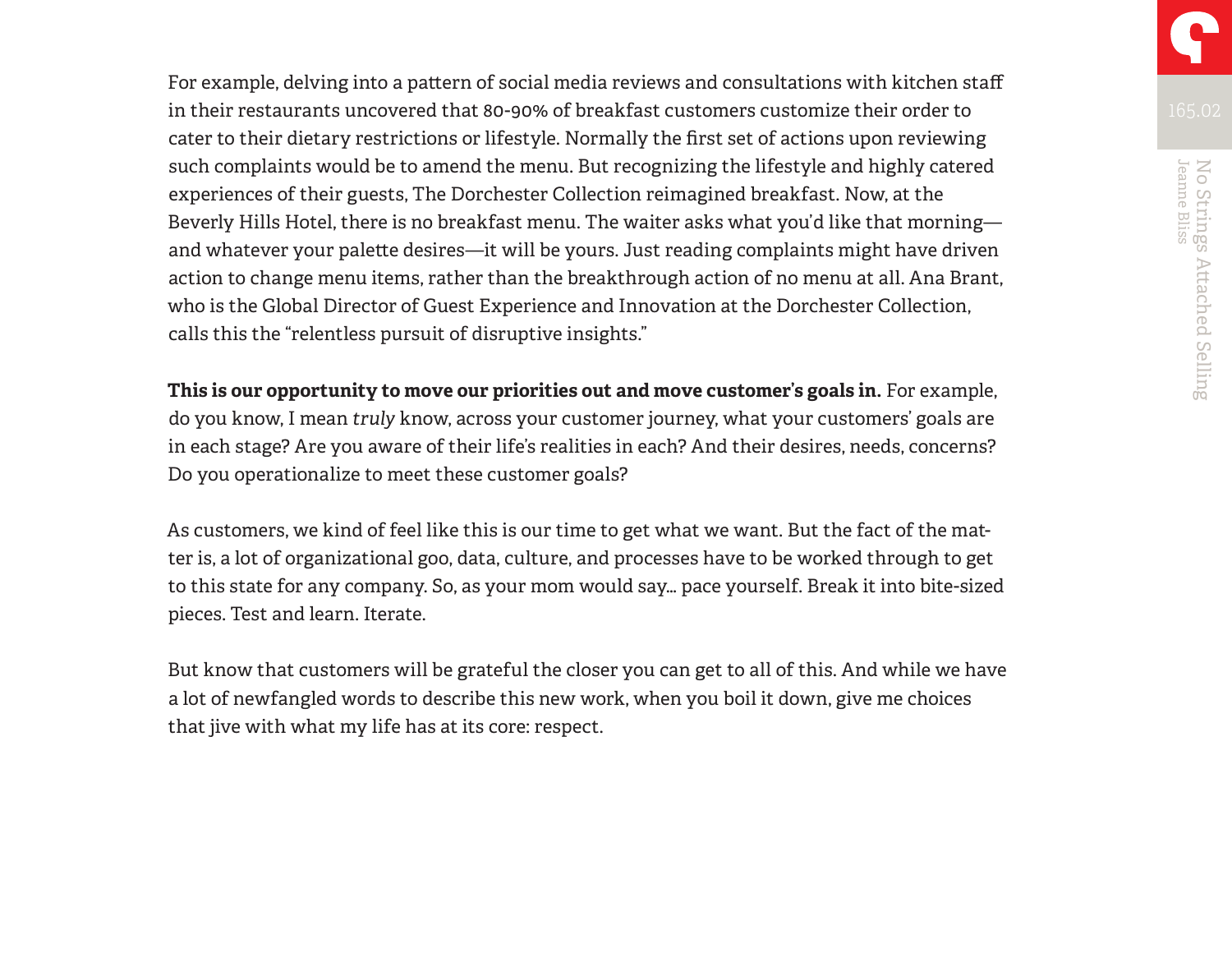*"A mother is a person who seeing there are only four pieces of pie for five people, promptly announces she never did care for pie."* **—Tenneva Jordan**

That quote by Tenneva Jordan is at the heart of how the Make-mom-proud companies earn their spot in the marketplace, and their customers' admiration. They step aside and make customer priorities their own. They operate at an elevated level, guided by the belief that achieving their business goals is attached to how much they assist customers in achieving their own goals. As a result, they establish a new order of design and decision-making that shows up to customers and employees—and earns their advocacy and admiration, and business growth.

So ask yourself, does this resemble the path your company is on? Are you earning the right to growth by improving customers' lives and contributing to their growth? **Are you committing across your company to the fearless redesign of what's always been done—inspired by the fact that to achieve your goals, you need to help others achieve theirs?**